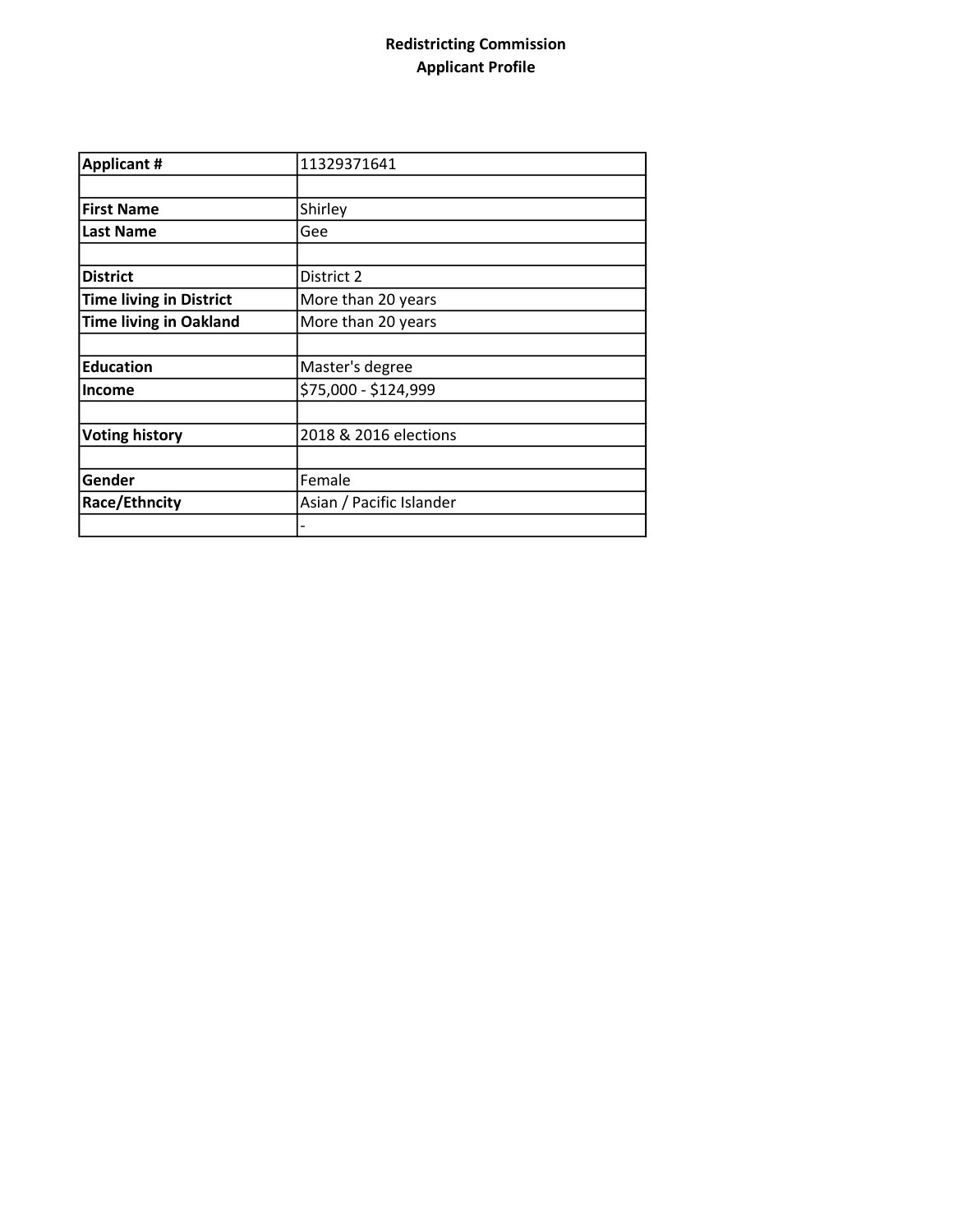## **Supplemental Questionnaire**

Your response to each of the mandatory following questions is limited to no more than 500 words. Please type in the space provided for each question.

\*1. Why do you wish to serve on the Commission and why do you think the work of the Commission is important?

The work of Commission is critical to assure that all communities are represented in the electoral process. I have expertise in the Voter's Right Act and the redistricting process; especially as it pertains to the redistricting process and want to share this expertise by serving on the Commission.

\*2. Explain what it means to be impartial and describe your ability to exercise impartiality.

Impartially is based on fundamental concepts of fairness, unbiased and objective assessments, and independent judgment without advancing a pre-determined position nor one devoid of facts.

\*3. The Commissioners will need to work collaboratively in redrawing district boundaries. Provide an example from when you had to set aside your own self-interest to achieve a common goal.

I have served on the Board of Directors with the League of Women's Voters where one has to set aside selfinterest and pursue a common goal of "good governance" in the development of public policy. I have also served on a number of non-profit boards where membership was based on ability to self-sacrifice and dedication to public service. My volunteer public service experiences have been in multiple areas including food security for vulnerable communities, youth development, art and culture, and public policy development.

\*4. All Commissioners must demonstrate an understanding of and appreciation for Oakland's diversity. Describe your knowledge of and appreciation for Oakland's people and places, and how this will enhance your work as a commissioner.

My career at Stanford University was dedicated to the Executive Order 11246 (Affirmative Action) and the Equal Rights Act. In this capacity, I ran numerous programs dedicated to increasing the representative of minorities and women in the Science, Technical, Engineering and Mathematic fields. My private charity and volunteer work over the last 3 decades have been in assuring that all communities get access to available resources and that vulnerable communities are represented in public policy development. I am a minority woman from an immigrant background and have been acculturated to believe in the value of diversity in all aspects of social, economic and political life.

\*5. Provide an example from when you faced a complex question or situation. What problem solving skills did you use to solve it?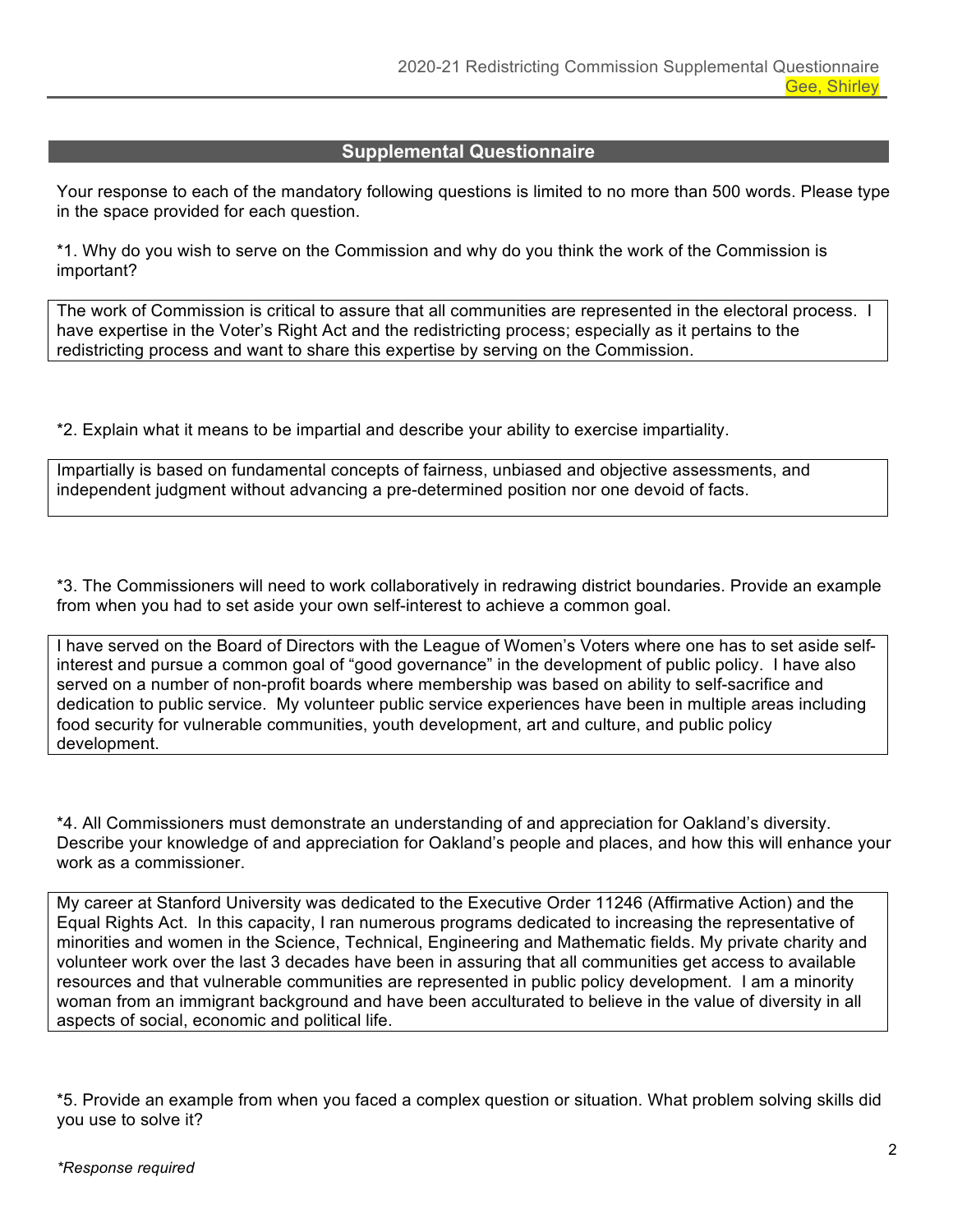Most of the public policy projects that I have been involved in have been complex and required strong problem solving, mediation, and organizing skills. Over the years, I worked on a number of projects and have developed a strong network of community activists who are passionate about inclusiveness and diversity in all aspects of public life. Among the projects that I have led are: City of Oakland rank voting; Special Elections to Fill Oakland City Council seats; Redistricting Mapping in City of Oakland; Hate Crime on Aircraft (briefed before U.S. Supreme Court); Dragon Boat Project for Youth Development and Economic Stimulation; and Panel Service as Community Representative on Hiring of Police Officers and Firefighters. Many of these projects were complex and required the ability to navigate through political waters and community sensitivities, while achieving good public policies at the end.

\*6. Describe any professional, social, political, volunteer, community activities, and/or causes in which you have been involved or that you have financially supported. If you do not have any activities to report, type N/A in the space provided.

Projects: City of Oakland rank voting; Special Elections to Fill Oakland City Council seats; Redistricting Mapping in City of Oakland; Hate Crime on Aircraft (briefed before U.S. Supreme Court); Dragon Boat Project for Youth Development and Economic Stimulation; and Panel Service as Community Representative on Hiring of Police Officers and Firefighters.

## *Additional Information (Optional)*

If there is any additional information that was not asked in the Supplemental Questionnaire that you believe would help the Screening Panel in making their nominations, you may enter that information here. Your response here is optional.

\*I understand that if selected as a Commissioner, I shall be ineligible, for a period of 10 years beginning from the date of appointment, to hold elective public office for the City of Oakland. Additionally, I shall be ineligible, for a period of four years beginning from the date of appointment, to hold appointive public office for the City of Oakland or Oakland Unified School Board, to serve as paid staff for or as a paid consultant to Oakland City Council, or any member of the City Council or Oakland School Board, to receive a non-competitively bid contract with the City of Oakland, or to register as a lobbyist. This four-year ban on having a paid consultancy or entering noncompetitively bid contracts applies to myself individually and all entities for which I am a controlling person. Please enter your initials below to confirm your understanding of these statements.

Initials:  $\vert$  sg